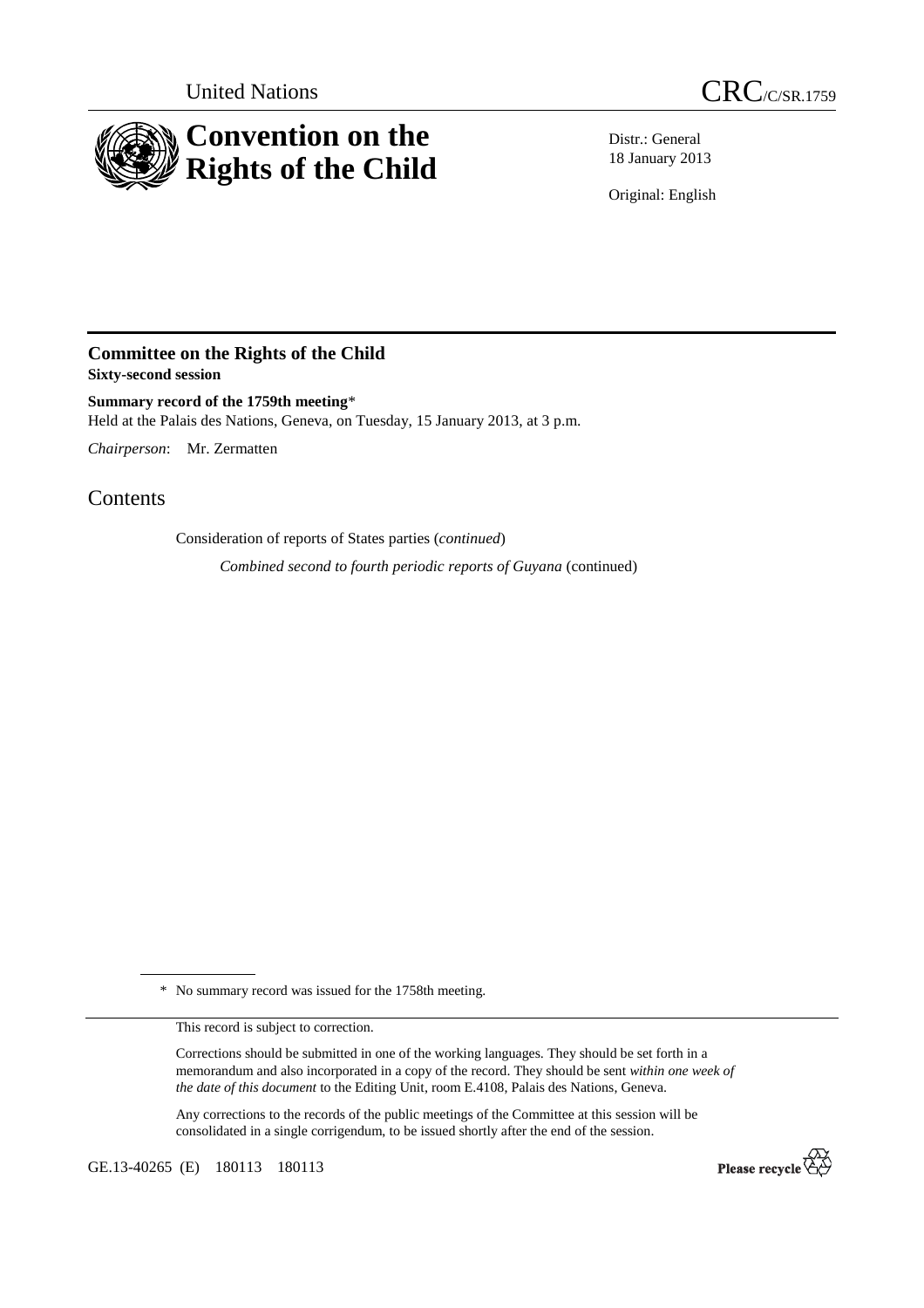*The meeting was called to order at 3.05 p.m.* 

## **Consideration of reports of States parties** (*continued*)

*Combined second to fourth periodic reports of Guyana* (continued) (CRC/C/GUY/2- 4; CRC/C/Q/2-4 and Add.1)

1. *At the invitation of the Chairperson, the members of the delegation of Guyana resumed places at the Committee table.* 

2. **Ms. Wijemanne** asked who was responsible for collecting data on maternal and child mortality, how often such data were collected and whether they showed disparities between rural and urban areas; what programmes and monitoring mechanisms were in place to reduce neonatal and under-five mortality, particularly in rural areas; and what action was being taken to prevent teenage pregnancy and promote adolescent health. More information was needed on programmes to reduce mother-to-child transmission of HIV and treat pregnant women with HIV at an early stage. What was being done to ensure compliance with the International Code of Marketing of Breast-milk Substitutes and to punish violators? Lastly, it would be useful to have further details of early childhood development and substance abuse programmes.

3. **Mr. Gastaud** asked whether an assessment of the progress and failures of the strategic plan on education for 2008–2013 had been carried out and whether another plan was envisaged to cover 2013–2018; whether the school curriculum included the study of minority languages; and what educational measures were in place to help street children and rehabilitate young offenders.

4. **Ms. Varmah** (Country Rapporteur) said that approximately one in every five new mothers was a teenager, often unemployed, lacking in parental skills and finding it difficult to provide for the family. She wished to know what measures were being taken to prevent hazards associated with teenage pregnancy such as death from abortions and suicide attempts; what protections were afforded to young mothers and their children; and what steps were taken to ensure the privacy of pregnant teenagers. She would appreciate information on campaigns to raise awareness about HIV/AIDS, a leading cause of death among women of reproductive age, and steps to reduce disparities in access to sexual reproductive health services, particularly with respect to Amerindian women.

5. **Ms. Herczog** asked how many children had been left behind in the country by parents seeking work abroad and whether there were programmes in place to care for them. She requested information on family reunification and adoption procedures and the monitoring and complaints mechanisms for children in institutional care. Did street children have access to early childhood education programmes or the types of hot meal programmes available to schoolchildren? She would also welcome further information about training juvenile justice system professionals in the prevention of violence against or by children.

6. **Mr. Koompraphant**, referring to paragraphs 472 to 489 of the report of the State party, noted with concern that the data necessary to support measures to eradicate sexual exploitation and sexual abuse in the country were still lacking. The representative of Guyana should explain why such exploitation and abuse continued to grow despite the measures taken to eliminate them.

7. **Mr. Kotrane** wondered whether nursery school would be mandatory under the new legislation on education in Guyana. He asked whether the State party had plans to submit a report on the status of implementation of the International Labour Organization (ILO) Minimum Age Convention, 1973 (No. 138) and whether the Employment of Young Persons and Children Amendment Act of 1999 provided for raising the minimum age for work likely to harm the health or safety of children.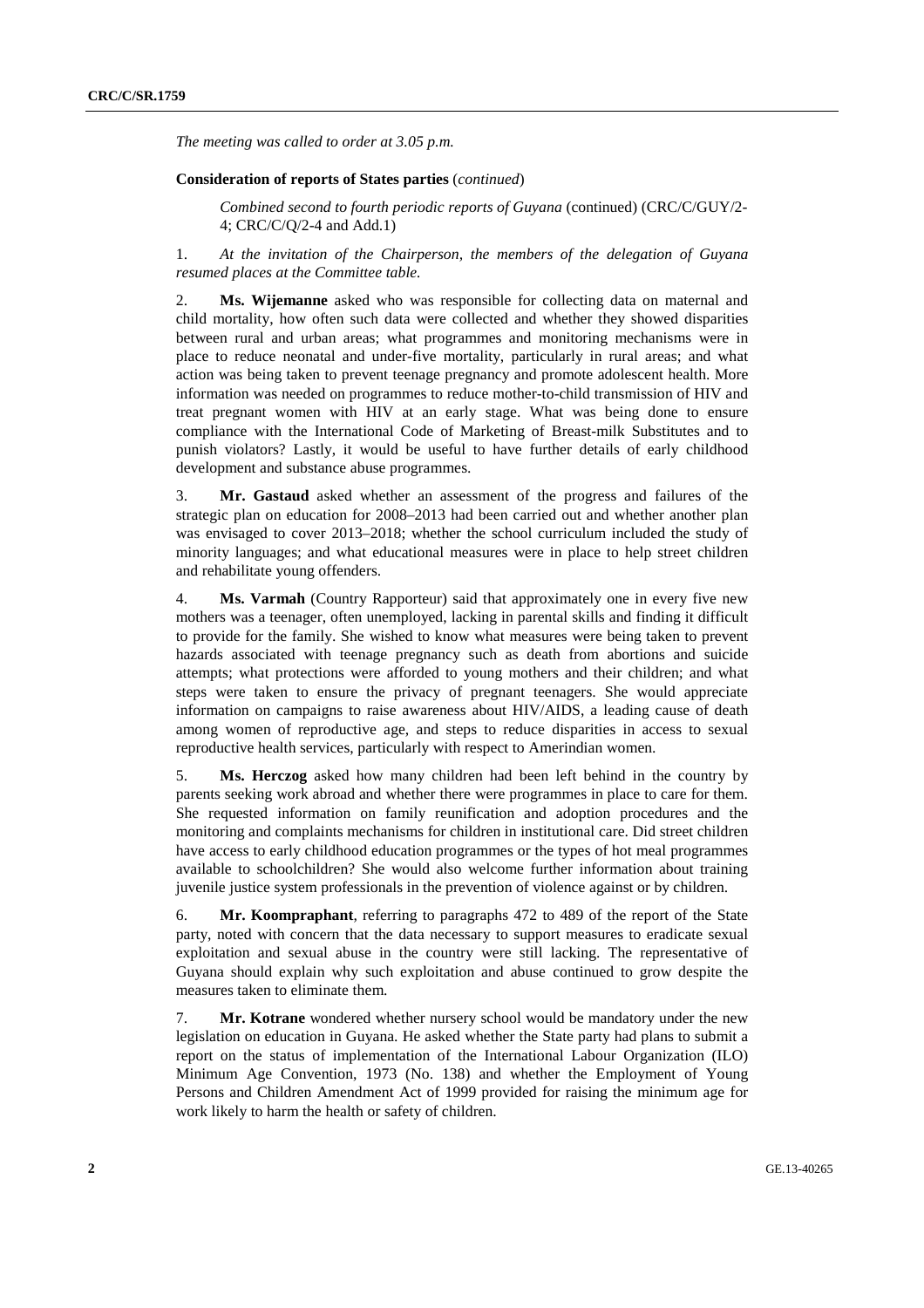8. **Ms. Teixeira** (Guyana) said that the Ministry of Health collected data on maternal and child mortality on a regular basis. The highest maternal mortality rates were not in the outlying regions of the country, where there were midwives and community outreach workers, but rather at the tertiary-care level in the capital city, where many complex cases ended up at the one major public hospital providing specialized obstetric and gynaecological services, including emergency cases involving medical evacuation from other parts of the country. That problem was compounded by the fact that many women sought primary care only after entering the second trimester of pregnancy. While unsafe and illegal abortions had been a leading cause of maternal mortality in the early 1990s, since the adoption of the Medical Termination of Pregnancy Act, there had been only one case of death, in 2012, caused by an abortion outside a hospital setting.

9. A number of programmes had been set up to meet the challenge of high neonatal mortality; they were outlined in the report. While the under-five mortality rate remained a serious problem, it had changed slightly in recent years. For example, respiratory diseases had replaced diarrhoea and gastroenteritis as the leading cause of death among children under 5 years of age.

10. Since the 1950s, between 20 and 25 per cent of all babies in Guyana had been born to teenage mothers, mostly between 17 and 19 years of age. Teenage pregnancies were rare among girls between the ages of 13 and 15. The age of consent in the country was 16 years. Several campaigns had been carried out to promote adolescent health and well-being, largely aimed at young people between the ages of 16 and 19 years. Nevertheless, some people remained opposed to teaching young persons about the use of condoms, for example, for cultural or religious reasons.

11. **Ms. Sandberg** (Country Rapporteur) said that she had received reports that, on average, girls in Guyana became sexually active at the age of 14 years. She would like to know what State schools were doing to overcome the cultural and religious traditions that stood in the way of sexual education.

12. **Ms. Teixeira** (Guyana) said that she was not familiar with the data on 14-year-old girls. However, she had seen random samples that suggested that boys tended to become sexually active earlier than girls. Her Government had conducted extensive campaigns to promote condom use and birth control. Moreover, condoms were widely available at places where young people gathered, and girls were encouraged to carry condoms with them.

13. Turning to the strategic plan on education, she said that an assessment of gaps and weaknesses had been carried out and efforts had been made in the report to reflect the challenges of fulfilling the plan. However, any changes to the secondary education curriculum would first have to be coordinated with the relevant authorities of the Caribbean Community (CARICOM), which had a common secondary education system.

14. There were nine Amerindian languages, in addition to the Creole spoken in Guyana, none of which were written. The Ministry of Culture, Youth and Sports was working with Amerindian representatives to keep the languages alive. However, the study of the languages in school was not mandatory.

15. While the population of Guyana had decreased in the previous 20 years, recently, thousands of persons had been returning to the country, mostly aged between 40 and 50 years. As Guyanese families tended to be extended rather than nuclear, there was a tradition of taking care of one another's children. Children left behind by parents seeking work abroad were thus cared for by relatives. The same had been true for children who had become orphans as a result of the HIV/AIDS epidemic that had struck prior to the introduction of antiretroviral therapy programmes.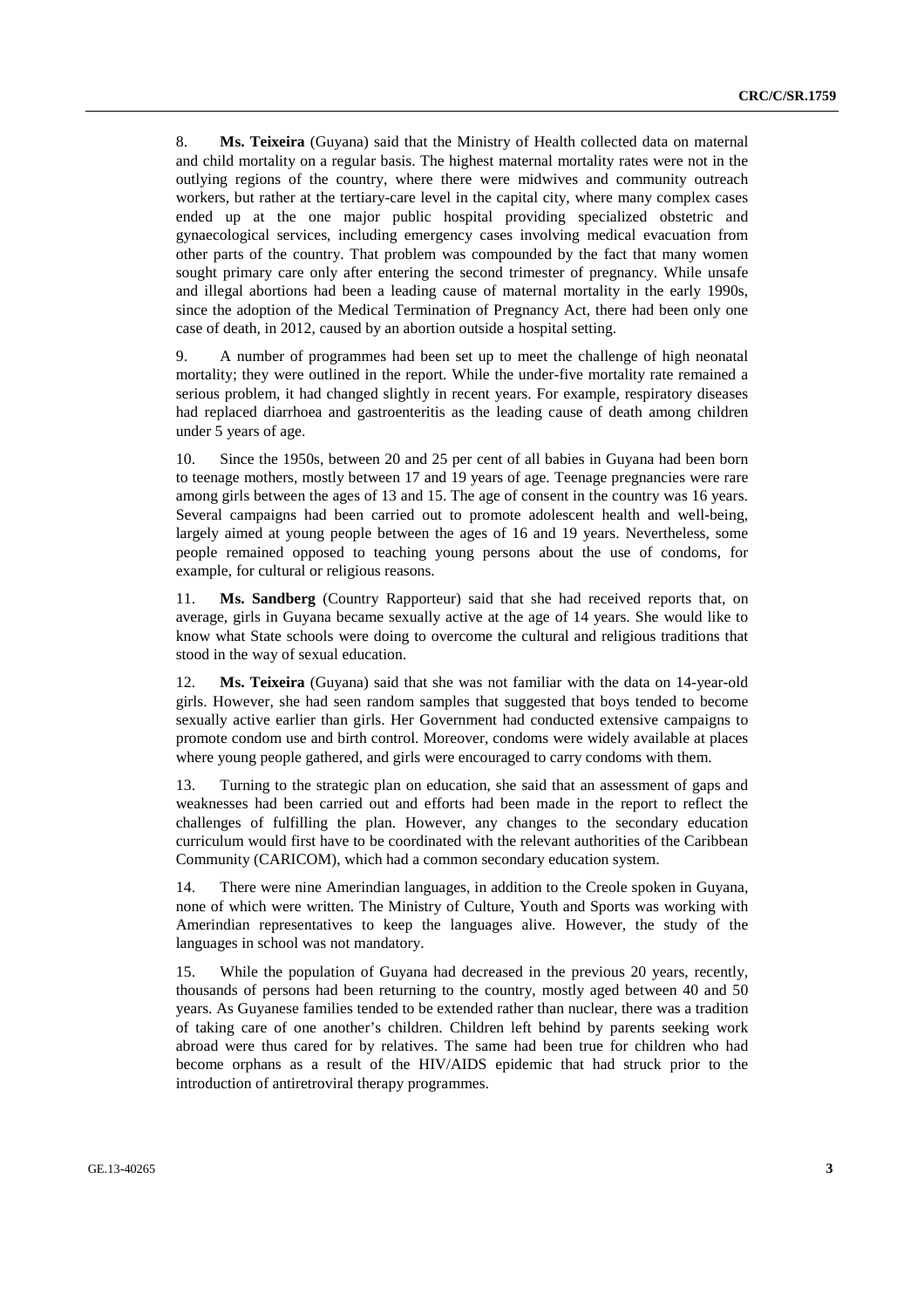16. While nursery school was not mandatory under the law, such schools were present in every village and available free of charge to children over the age of 3 years, nine months. Nursery schools compensated for the shortage of day-care centres and were a major factor in reducing poverty, as they gave mothers the opportunity and time for work. All Guyanese schoolchildren were required to wear school uniforms, which were fully covered by vouchers under the national school uniform programme.

17. Her Government had recently submitted a number of reports to ILO on the implementation of various Conventions. While children could enter the labour market at the age of 15 years, not all occupations were open to them.

18. **The Chairperson**, speaking as a member of the Committee, said that some children under the age of 15 were employed in such sectors as domestic work and farming. The ILO Worst Forms of Child Labour Convention, 1999 (No. 182) set the minimum age for hazardous work at 18 years. He would welcome more specific information on the incidence of suicide and road accidents. Furthermore, the issue of domestic and international adoption had not been addressed.

19. **Ms. Teixeira** (Guyana) said that the Child Care and Protection Agency, which was responsible for monitoring childcare institutions, had branches staffed by highly qualified social workers throughout the 10 administrative regions of the country. The Agency collaborated with departments such as the Ministry of Amerindian Affairs in dealing with child welfare cases involving Amerindian children. The visiting committees referred to in the report were also staffed by qualified social workers to ensure that childcare institutions complied with the relevant standards established by law. To address the problem of childcare by single parents, plans were under way to expand the current operating hours of day-care centres to accommodate parents who worked at night.

20. **Ms. Herczog** would like to know what was the age range of children in early childhood education programmes, day-care centres and preschools and whether there was free access to such facilities for lower-income families.

21. **Ms. Varmah** said that it was important to draw a distinction between day care and early childhood education.

22. **Ms. Teixeira** (Guyana) said that early childhood development programmes covered children up to the age of 5 years and day care was provided to children up to 8. There had been six domestic and three international adoptions in 2011 and nine domestic and six international adoptions in 2012. The United States Government assisted the Child Care and Protection Agency in monitoring the care of children adopted internationally. Judges and magistrates were familiar with the relevant domestic legislation on adoption, as it was for the courts to finalize decisions on adoption at the present time. However, she trusted that the Family Court, set up to protect children in matters of guardianship, custody, maintenance, divorce and adoption, would soon be operational.

23. She outlined a number of laws enacted to address domestic violence, including the Domestic Violence Act and the more recent Sexual Offences Act, which placed responsibility on citizens to report abuse and offered additional legal protections to victims. There was also a 24-hour hotline for victims of child neglect and sexual abuse. Much had been done to raise awareness about domestic violence, including the "Stamp It Out" campaign mentioned in the report. Furthermore, extensive national consultations had been held in 2012 on sexual, domestic and gender-based violence, with the wide participation of young people, the results of which would be reviewed by the Cabinet and incorporated into a national action plan.

24. **Mr. Madi** asked what the Government was doing currently to eradicate corporal punishment, particularly in schools, and to raise public awareness of the issue.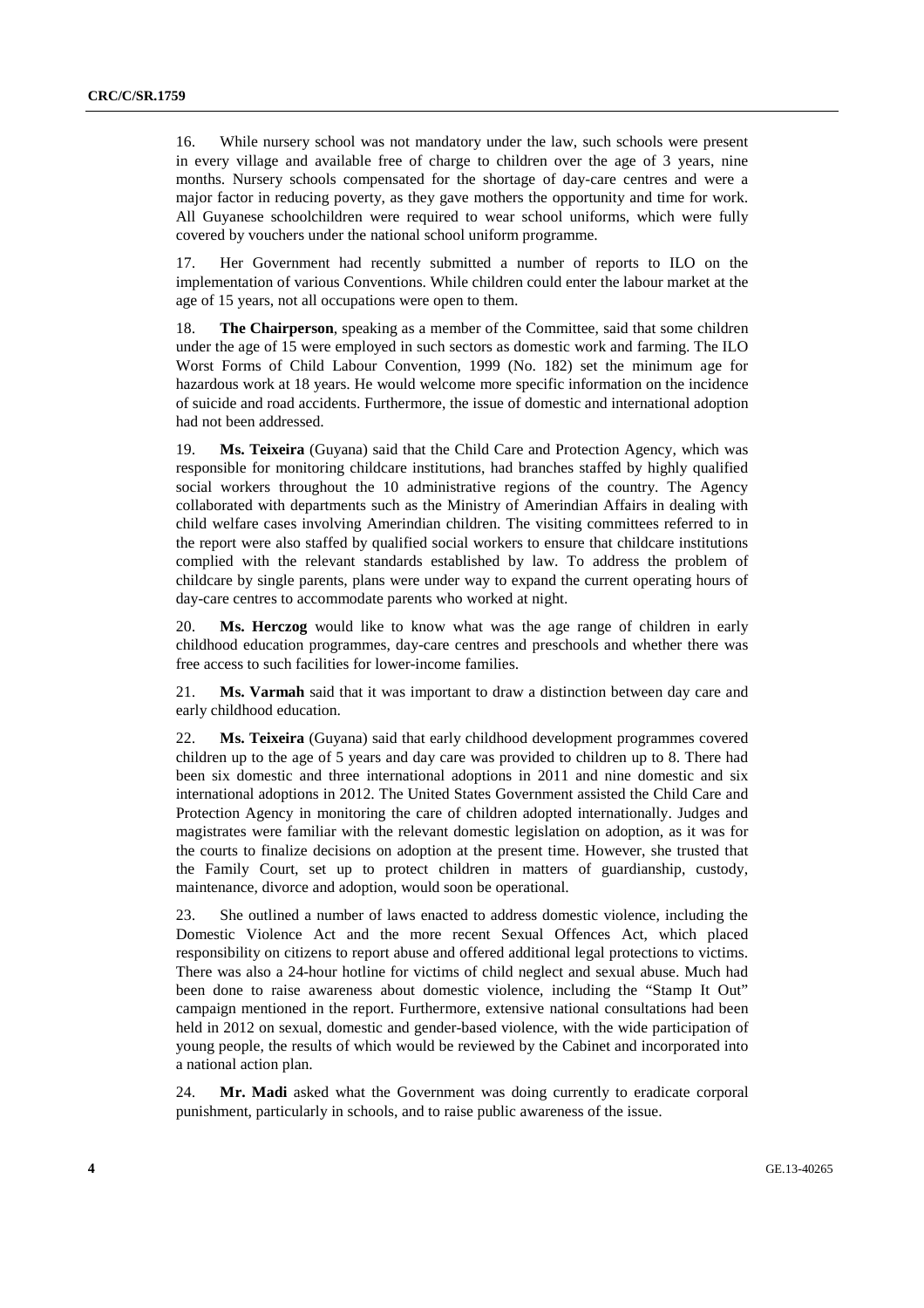25. **Ms. Webster** (Guyana) said that a special parliamentary committee on the matter had been set up and was expected to start work at the end of January.

26. **Ms. Teixeira** (Guyana) said that, under the Education Act, only headmasters were entitled, under certain circumstances, to mete out corporal punishment. Any such disciplinary measures must be reported and records duly kept. In spite of public awareness campaigns on the negative effects of corporal punishment, the majority of the population continued to favour it as a means of discipling children at school and in the home.

27. Men were under no legal obligation to acknowledge paternity of their children. If no paternity was acknowledged, the children concerned took the surname of their mothers. Under the Custody, Contact, Guardianship and Maintenance Act of 2011, men who accepted paternity could be required to contribute to the maintenance of their children and their earnings could be attached. Failure to meet the payments could incur a prison sentence. The marginalization of men in society was one reason for the widespread refusal to acknowledge paternity. At the local community level, decision-making was largely in the hands of women, leaving men feeling disenfranchised and unwilling to take on responsibility.

28. Turning to the question raised concerning sex tourism, she said that the issue had been addressed in the replies to the list of issues. Guyana was not a tourist destination at present. Nevertheless, the Government was attempting to promote eco-friendly tourism while introducing safeguards against child sex tourism.

29. The Government of Guyana had received no official request for initial reports on its implementation of the Optional Protocols to the Convention and requests for guidance on the matter had been ignored.

30. **The Chairperson** recalled that States parties were required under the Optional Protocol to submit initial reports within two years of ratification. General guidance could be obtained on the Committee's website.

31. **Ms. Teixeira** (Guyana) said that no one could be held in custody for more than 72 hours without being charged. Once charged, it could take up to eight weeks for the accused to be brought to court. Young offenders were either sent to the New Opportunity Corps, a juvenile detention centre, or, from the age of 16, to prison, where they were kept separate from adults.

32. **The Chairperson**, speaking as a member of the Committee, asked why passage of the juvenile justice bill had been held up for so long; what the legal distinction was between young offenders aged under 16 and those aged between 16 and 18; and at what age was a minor treated and punished as an adult for offences.

33. **Mr. Cardona Llorens**, referring to paragraph 527 of the State party report, asked whether minors could be tried and convicted as adults for serious offences such as murder. He also wished to know whether the State party intended to increase the current maximum penalty of 3 years' imprisonment for serious crimes committed by minors aged from 10 to 16.

34. **Mr. Gastaud** asked whether cases involving minors were tried by specialized juvenile courts; whether there were statistics on the number of minors aged from 10 to 13 held in detention and on the length of their detention; whether the State party was considering introducing alternative forms of punishment to detention; whether mechanisms were in place to promote the social reintegration of young offenders after their release; and what education was provided for minors held in detention.

*The meeting was suspended at 4.30 p.m. and resumed at 4.50 p.m.*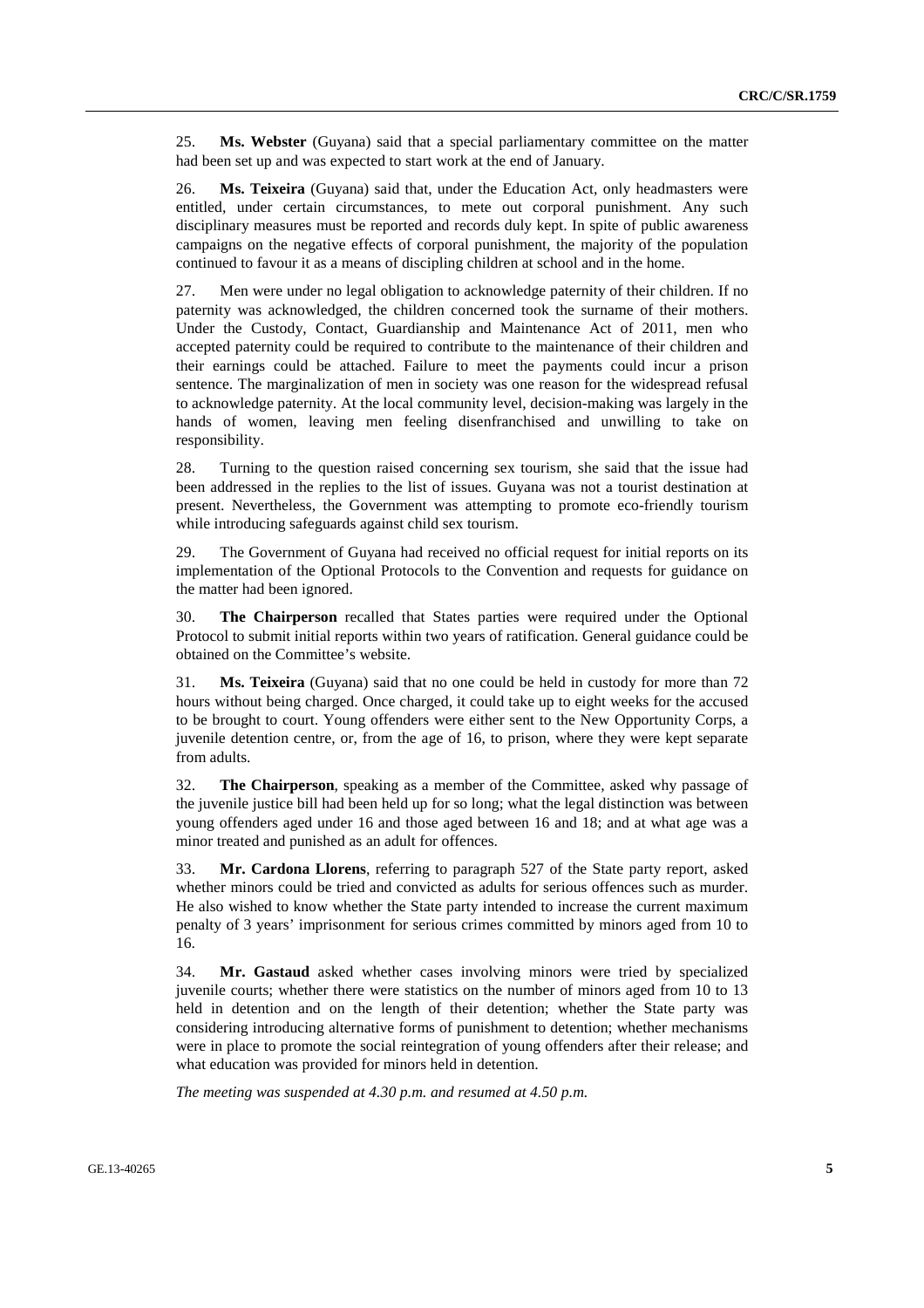35. **Ms. Teixeira** (Guyana) said that although the age of criminal responsibility was set at 10 years under the Juvenile Offenders Act, minors were not automatically sentenced to detention if convicted of an offence. Magistrates could decide to return minors to their families or guardians, or place them in foster care. Minors could also be sent to the New Opportunity Corps centre for a maximum of three years. Decisions to send minors to the centre were expunged from their criminal records on their release. Minors were able to stay in the centre until the age of 17, after which they completed any remaining part of their sentences in prisons, where they were held separately from adult inmates until the age of 18. Under current legislation, minors aged 16 and above who committed serious offences could be sent directly to prison if the sentence went beyond the offender's eighteenth birthday. Youth offenders who had reached the age of 17 were deemed old enough to be sent to prison. The law should perhaps be amended to decrease the age of majority to 17 or raise the age limit for placement in the New Opportunity Corps centre to 18.

36. The increase in violent and armed crime involving minors as young as 14 posed a particularly tough challenge requiring legal reform. Unfortunately, however, it was unlikely that the juvenile justice bill would soon be passed. There was no plan to increase penalties for offenders aged 10 to 16. Consideration was being given to raising the age of criminal responsibility to 12. By law, persons under 18 could not be sentenced to the death penalty. Under amendments to criminal legislation passed in 2010, the death penalty was no longer applied automatically to convictions for murder.

37. The New Opportunity Corps was a rehabilitation centre and did not function like a prison. Windows were not barred and there was no lockdown at night. Although the law provided for the establishment of more such centres, the necessary resources were lacking.

38. The Corps included skills training and education at a school near the detention centre. Children in need were provided with remedial education. Skills programmes were designed to promote the reintegration into society of young offenders. However, there was a shortage of qualified teachers, particularly to address the needs of minors in vulnerable situations. A number of NGOs, however, were striving to address the issue.

39. Young female offenders aged from 16 to 18 were sent to the country's only female prison, which held around 50 inmates, all of whom received skills training.

40. **The Chairperson** invited the delegation to respond to the questions on children with disabilities.

41. **Ms. Teixeira** (Guyana) said that the written responses to the list of issues contained additional information on special needs education. The country had three special needs schools, all located in the capital, and the training of additional special needs teachers was under way. The shortage of people with the necessary skills, such as physical, occupational and speech therapists, remained a considerable challenge. Over the past 10 years, efforts had been made to train specialists to work with persons with disabilities at the community level. While there had been a successful partnership with Cuba, involving the training of 1,000 Guyanese citizens in Cuba as doctors, engineers, agronomists and therapists, more trained specialists and better facilities were needed. A number of charities were working with the Government in that area.

42. **Mr. Cardona Llorens**, expressing concern over the lack of specific data on persons with disabilities in the report and written responses, asked how many children with disabilities were in mainstream schools and how many had no access to school. He also wished to know what the State party was doing to ensure that children with disabilities enjoyed other rights provided for in the Convention, for example the right to education and recreation by building or redesigning accessible schools and parks and conducting awareness-raising campaigns.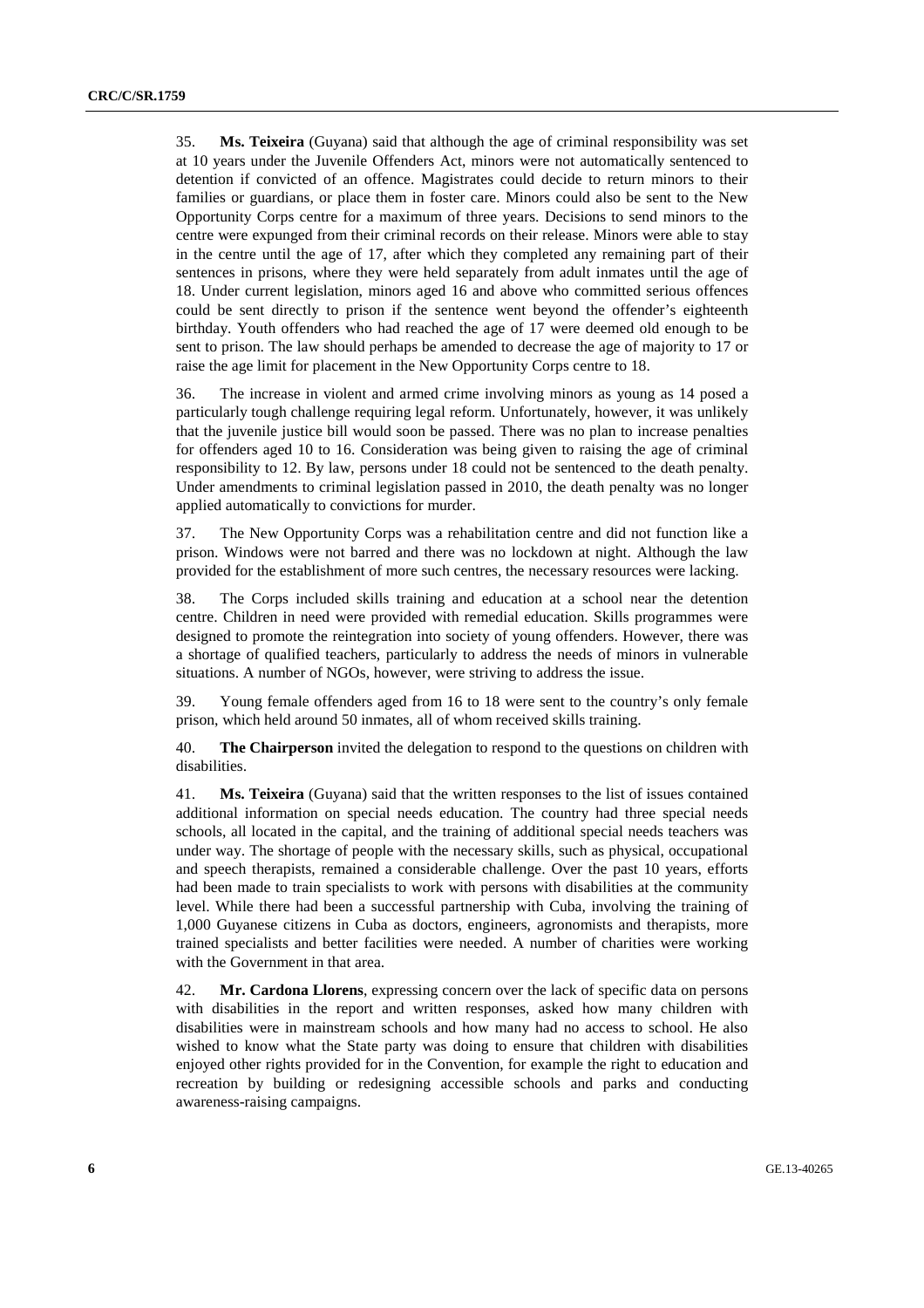43. **Ms. Teixeira** (Guyana) said that building codes had been amended in accordance with the Persons with Disabilities Act. However, many of Guyana's buildings were traditional wooden structures that were part of the national heritage and could not be readily adapted to the needs of persons with disabilities. Persons with disabilities had become important advocates of their own rights, with their own organizations and programmes.

44. Turning to the question of data, she said that a number of surveys had been conducted on the types of disabilities present in Guyana. The Persons with Disabilities Act stressed the importance of ensuring that accurate information was available that could be used in preparing policies. The National Commission on Disabilities had been preparing a register of persons with disabilities, broken down geographically to identify needs and take appropriate action. While not all schools had the capacity to meet special needs, there was one school in every region that catered for children with certain disabilities. There were also special homes for children with severe disabilities.

45. **The Chairperson**, noting that the Protection of Children Act made reference to the right of children to be heard, asked how that right was guaranteed in the courts and child protection offices. Was the principle of the best interests of the child taken into account in practice and were there guidelines governing its application? He also asked the delegation whether there were cases of discrimination against children based on their sexual orientation, particularly involving harassment at school. He would also welcome further information on suicide and mental health.

46. **Ms. Teixeira** (Guyana) said that, according to the available statistics on suicide, the number of suicides among persons under 18 was small and did not make up a significant part of the overall suicide rate. The most recent study on suicide, conducted jointly by the United Nations Children's Fund and the Ministry of Health had not taken sexual orientation into account. The delegation was not aware of cases of children in school being harassed because of their sexual orientation. There were mechanisms to make complaints about any form of harassment or discrimination on any grounds, including sexual orientation.

47. With regard to the best interests of the child, she said that the principle was enshrined in the Constitution and upheld by law. The Family Court were expected to uphold the Constitution and conventions to which Guyana was a party under the rules governing it. Efforts had been made to improve the legal framework for children's rights. Although not designed specifically for children, the Evidence Act provided for audiovisual links with the courts. There was also legislation allowing into evidence documents, statements, writings and other articles so as to avoid repeated appearances by victims in court.

48. While there might well be prejudice against Amerindian children at the personal level, the laws and Constitution of Guyana did not allow discrimination on ethnic or other grounds. Efforts had been made to improve access to education and other services for Amerindian children. She therefore wished to know the source of the reports of discrimination against them and whether the discrimination was alleged to be systemic.

49. **The Chairperson**, speaking as a member of the Committee, asked whether there was a timetable for the establishment of the Family Court.

50. **Ms. Teixeira** (Guyana) said that the construction of the Family Court building had been completed in 2010 and the rules governing the Court had been finalized by the Judicial Service Commission in 2012. The rules were now before the National Assembly and the appointment of judges and other arrangements were needed for the Court to become operational.

51. **The Chairperson**, speaking as a member of the Committee, asked when that was likely to happen.